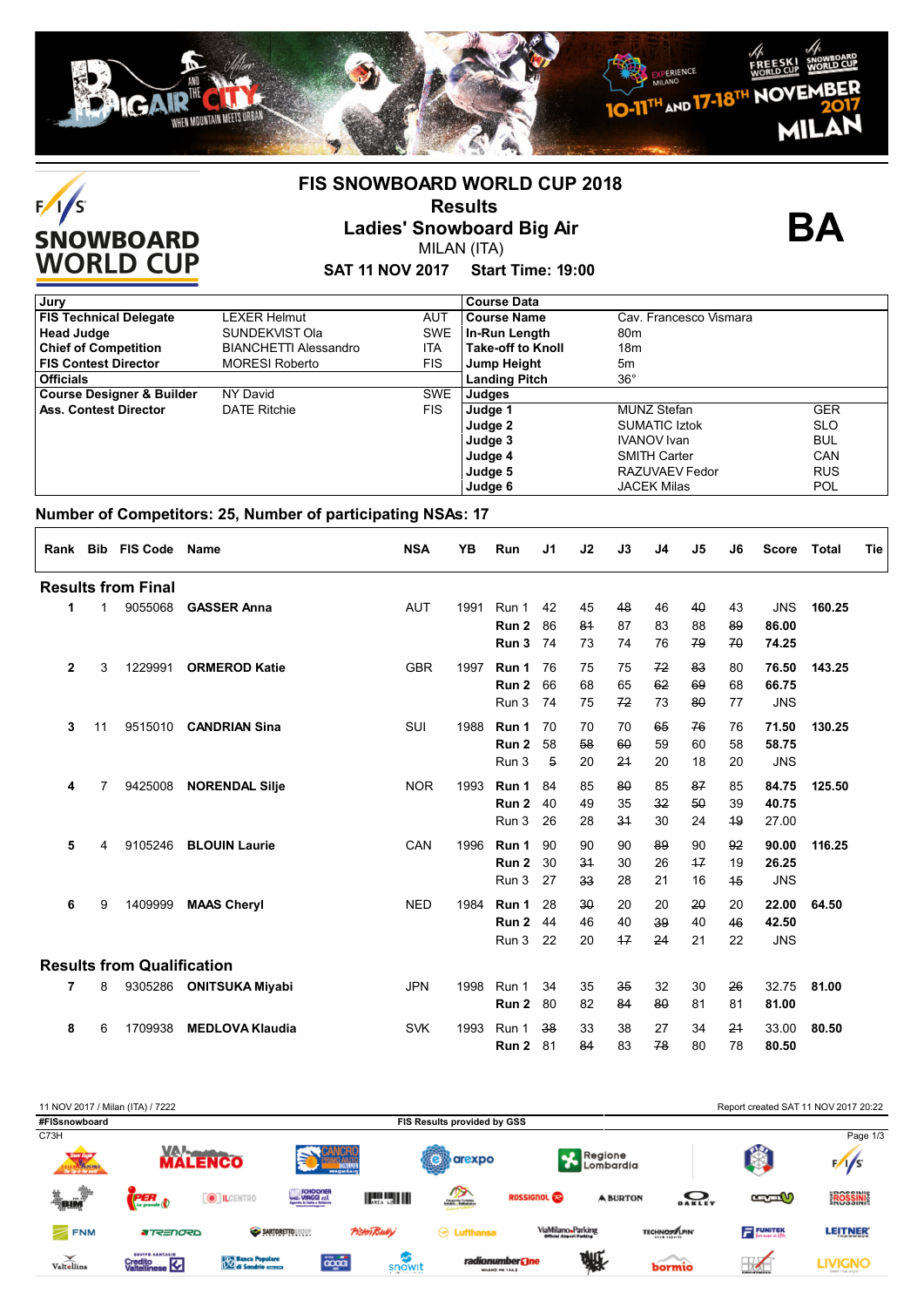



# **FIS SNOWBOARD WORLD CUP 2018 Results Ladies' Snowboard Big Air** MILAN (ITA)



**SAT 11 NOV 2017 Start Time: 19:00**

### **Number of Competitors: 25, Number of participating NSAs: 17**

|    |                | Rank Bib FIS Code Name |                               | <b>NSA</b> | YB   | Run                        | J1       | J2         | J3       | J4       | J5              | J6       | Score Total         |       | Tie |
|----|----------------|------------------------|-------------------------------|------------|------|----------------------------|----------|------------|----------|----------|-----------------|----------|---------------------|-------|-----|
| 9  | 12             |                        | 9305001 FUJIMORI Yuka         | <b>JPN</b> |      | 1986 <b>Run 1</b><br>Run 2 | 82<br>68 | 83<br>67   | 77<br>67 | 77<br>61 | 82<br>57        | 73<br>56 | 79.50<br>63.00      | 79.50 |     |
| 10 | 19             |                        | 1159968 PANCOCHOVA Sarka      | <b>CZE</b> |      | 1990 Run 1<br>Run 2        | 79<br>26 | 76<br>17   | 79<br>26 | 75<br>26 | 76<br>21        | 74<br>19 | 76.50<br>23.00      | 76.50 |     |
| 11 | 20             |                        | 9045103 COADY Tess            | <b>AUS</b> | 2000 | Run 1<br>Run 2             | 70<br>77 | 80<br>84   | 70<br>76 | 71<br>73 | 74<br>75        | 69<br>77 | 71.25<br>76.25      | 76.25 |     |
| 12 | 5              |                        | 7105013 O BRIEN Spencer       | CAN        | 1988 | Run 1<br>Run 2             | 76<br>71 | 75<br>76   | 75<br>68 | 74<br>76 | 78<br>70        | 80<br>73 | 76.00<br>72.50      | 76.00 |     |
| 13 | 15             |                        | 9515059 KOENZ Elena           | SUI        |      | 1987 Run 1<br>Run 2        | 73<br>64 | 77<br>62   | 80<br>64 | 66<br>64 | 64<br>63        | 75<br>73 | 72.75<br>63.75      | 72.75 |     |
| 14 | 22             |                        | 9515153 SOMAINI Carla         | SUI        |      | 1991 <b>Run 1</b><br>Run 2 | 75<br>18 | 78<br>48   | 72<br>18 | 70<br>20 | 71<br>18        | 67<br>23 | 72.00<br>18.50      | 72.00 |     |
| 15 | 16             | 9535306                | <b>JENSON Jessika</b>         | <b>USA</b> | 1991 | Run 1<br>Run 2             | 62<br>26 | 60<br>25   | 60<br>17 | 57<br>46 | 60<br>25        | 54<br>20 | 59.25<br>21.75      | 59.25 |     |
| 16 | 13             |                        | 1229985 FULLER Aimee          | <b>GBR</b> | 1991 | Run 1<br>Run 2             | 50<br>44 | 53<br>14   | 55<br>19 | 45<br>14 | 57<br>24        | 47<br>23 | 51.25<br>17.50      | 51.25 |     |
| 17 | $\overline{2}$ | 9535365                | <b>MARINO Julia</b>           | <b>USA</b> |      | 1997 Run 1<br>Run 2        | 44<br>52 | 47<br>51   | 40<br>50 | 43<br>50 | 37<br>$4\theta$ | 34<br>50 | 41.00<br>50.25      | 50.25 |     |
| 18 | 25             |                        | 9185036 SUITIALA Ella         | <b>FIN</b> | 1989 | Run 1<br>Run 2             | 46<br>34 | 46<br>39   | 45<br>21 | 46<br>23 | 47<br>37        | 40<br>39 | 45.75<br>33.25      | 45.75 |     |
| 19 | 26             |                        | 9415023 <b>GOOD Natalie</b>   | <b>NZL</b> | 1990 | Run 1<br>Run 2             | 42<br>20 | 45<br>28   | 39<br>19 | 39<br>44 | 40<br>19        | 35<br>17 | 40.00<br>18.75      | 40.00 |     |
| 20 | 18             |                        | 9295150 MENEGHETTI Margherita | <b>ITA</b> | 2000 | Run 1<br>Run 2             | 36<br>17 | 34<br>$+2$ | 38<br>17 | 41<br>22 | 41<br>24        | 34<br>24 | 37.25<br>20.00      | 37.25 |     |
| 21 | 24             | 1708267                | <b>MITTERMUELLER Silvia</b>   | <b>GER</b> |      | 1983 Run 1<br>Run 2        | 16<br>39 | 45<br>37   | 17<br>35 | 15<br>37 | 18<br>38        | 22<br>32 | 16.50<br>36.75      | 36.75 |     |
| 22 | 23             |                        | 1119982 YANEZ Antonia         | CHI        | 1999 | Run 1<br>Run 2             | 31<br>30 | 38<br>34   | 34<br>33 | 38<br>33 | 37<br>33        | 26<br>22 | 35.00<br>32.25      | 35.00 |     |
| 23 | 14             |                        | 1389930 JUGOVAC Lea           | CRO        | 1994 | Run 1<br>Run 2             | 12<br>34 | 13<br>38   | 40<br>31 | 10<br>35 | 15<br>30        | 46<br>31 | 12.50<br>32.75      | 32.75 |     |
| 24 | 27             | 9535241                | <b>SHAW Serena</b>            | <b>USA</b> | 1995 | Run 1<br>Run 2             | 24       | 30         | 25       | 20       | 27              | 29       | 26.25<br><b>DNS</b> | 26.25 |     |